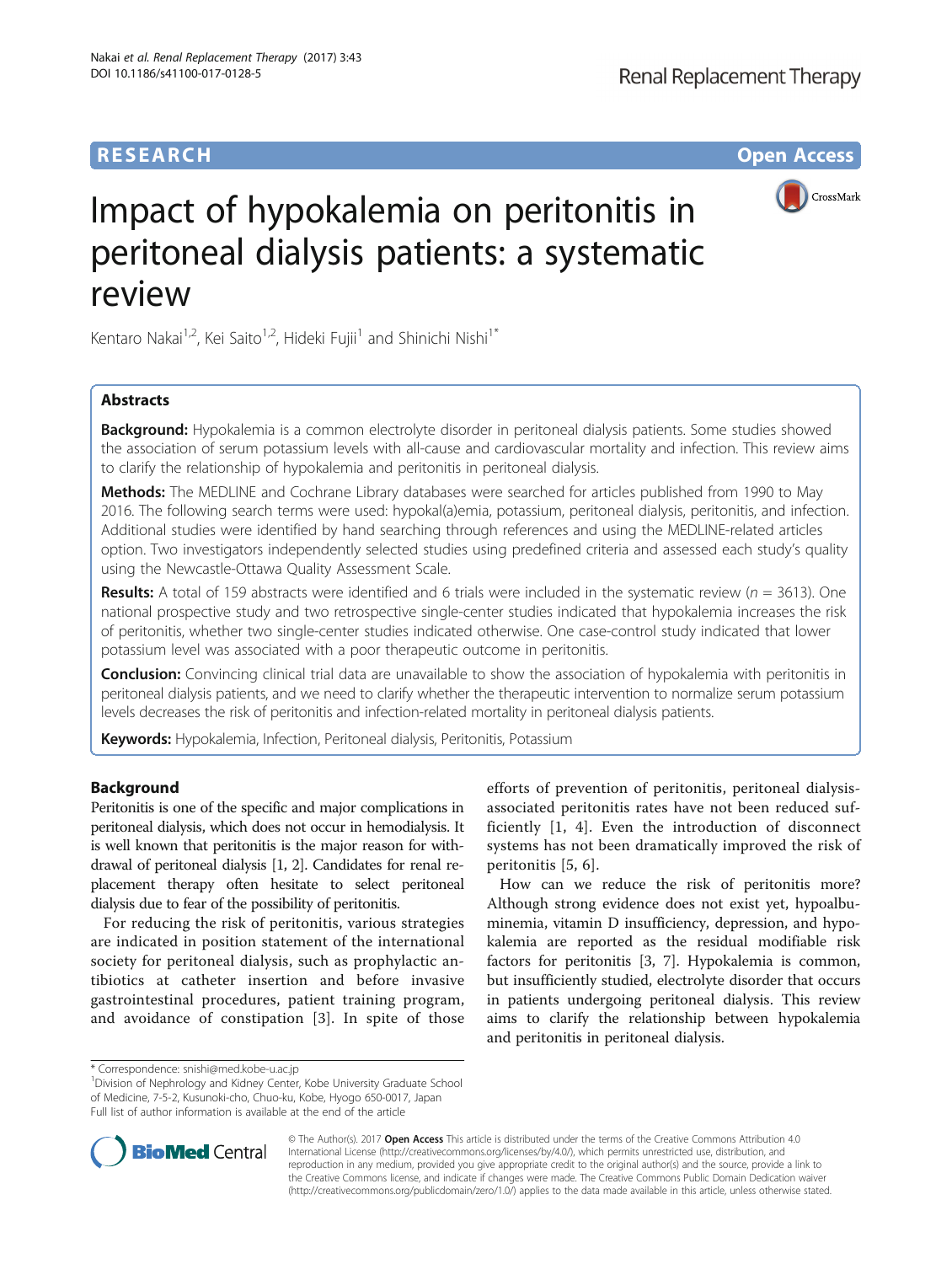## Methods

The review protocol has been registered in PROSPERO International Prospective Register of Systematic Reviews (CRD42016039950).

#### Search strategy and selection criteria

The MEDLINE and Cochrane Library databases were searched for articles published from 1990 to May 2016. The following search terms were used: hypokal(a)emia, potassium, peritoneal dialysis, peritonitis, and infection. Additional studies were identified by manually searching through references and using the "related articles" option in MEDLINE. Eligible studies or studies in which eligibility criteria were unclear after the title and abstract screening underwent full-text review. A study that met the following criteria was included: (1) the study compared the clinical outcomes of peritoneal dialysis patients with or without hypokalemia and (2) the study reported the incidence of peritonitis. Two reviewers (K.N. and K.S.) assessed the criteria for all studies identified for full-text review.

#### Data extraction and quality assessment

We extracted characteristics of the study populations (sample size, age, sex, prevalence of diabetes mellitus, and other clinical information), characteristics of the studies (study design, source of cohort, and follow-up periods), and outcome characteristics. According to the Newcastle-Ottawa scale [[8, 9\]](#page-4-0), the quality of the included studies was scored independently by two investigators (K.N. and K.S.), with disagreements resolved by consensus. The systematic review of the literature was performed according to PRISMA guidelines [\[10](#page-4-0)].

### Results

Figure 1 showed the steps in study selection for this review. A total of 159 abstracts were identified, and six trials were included in the systematic review ( $n = 3613$ ). Table [1](#page-2-0) shows details of the five cohort studies that were included in the qualitative review. One study, not listed in Table [1](#page-2-0), included 60 patients with 120 episodes of peritonitis and compared persistent episodes with usual episodes responding to antibiotic therapy within 96 h [[11](#page-4-0)].

#### Risk-of-bias and quality assessment

All of the cohort studies defined hypokalemia as serum potassium levels below 3.5 mEq/L and controls as normokalemic subjects in the same population. The study by Ribeiro et al. [[12](#page-4-0)] was well designed for our purposes and performed a propensity score analysis to account for any underlying differences between patients with a timeaveraged potassium under 3.5 mEq/L and others. Although the study with the lowest risk of bias by Su et al. [[13\]](#page-4-0) excluded cases with acute complication including peritonitis occurred in the previous month, Su et al. [[13](#page-4-0)] and Chuang et al. [\[14\]](#page-4-0) had no description about the history of peritonitis. Peritonitis was not present at the start of the other three studies [\[12, 15](#page-4-0), [16\]](#page-4-0), which included only incident cases of peritoneal dialysis (Table [2](#page-2-0)). Ribeiro et al. [\[12](#page-4-0)] performed a national prospective cohort study with complete follow-up, whereas lost follow-up rate was not described in two retrospective studies [\[15](#page-4-0), [16](#page-4-0)]. One case-control study defined controls as responding episodes from partially duplicated subjects with persistent cases [[11\]](#page-4-0). In this study, the relationship between therapeutic response and serum potassium levels was adjusted by age and serum albumin levels, but specified cutoff level of potassium levels was not described.

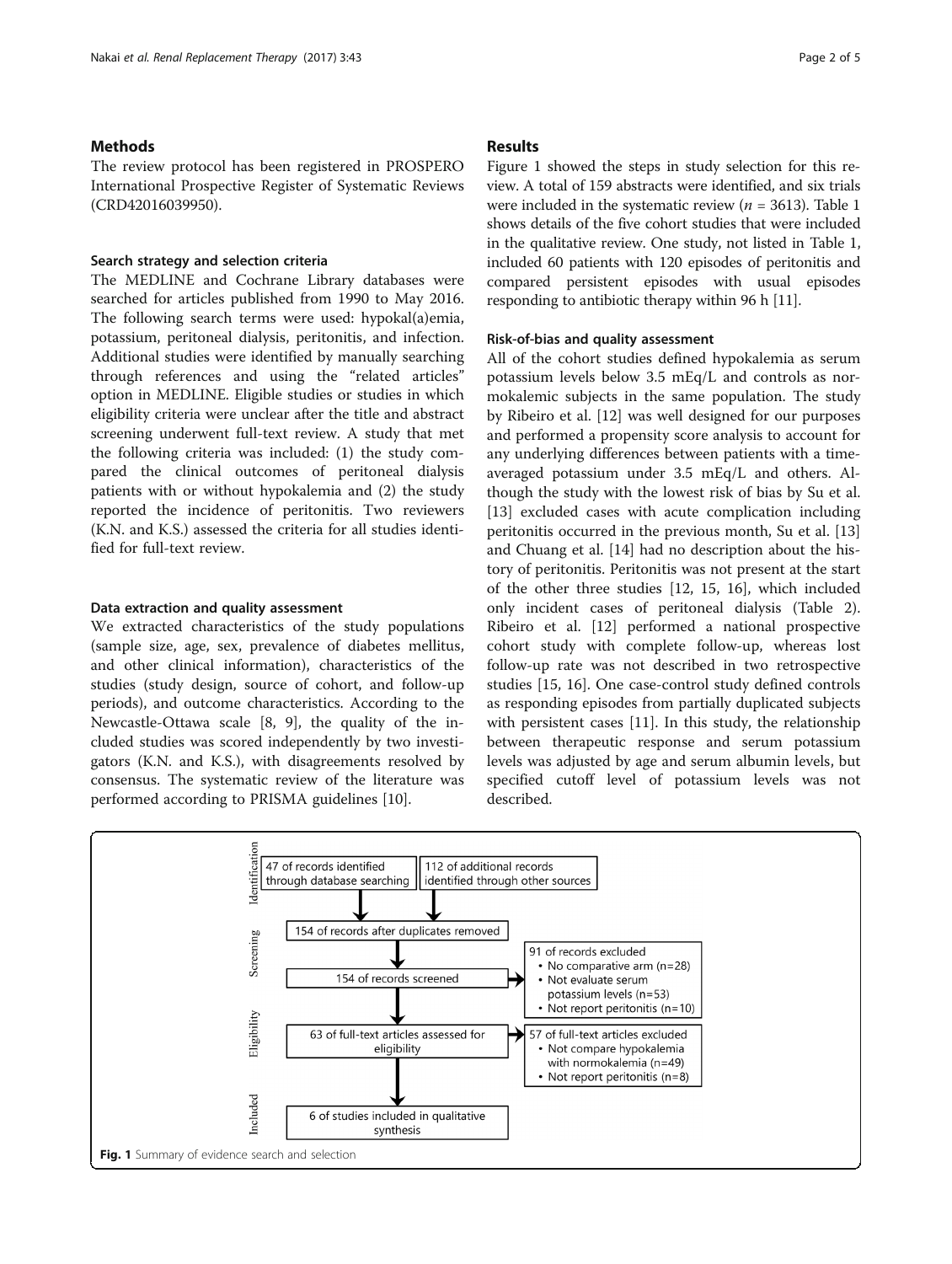<span id="page-2-0"></span>

| Study and year<br>(reference) | Design                  | Sample<br>size | Population       | Age<br>(y.o) | Men<br>(% ) | <b>DM</b><br>(% ) | Follow-up period          | Peritonitis rate (patient-<br>month per episode) |
|-------------------------------|-------------------------|----------------|------------------|--------------|-------------|-------------------|---------------------------|--------------------------------------------------|
| Ribeiro, 2015 [12]            | Prospective<br>cohort   | 1817           | National<br>wide | 62.7         | 37.0        | 45.2              | Not described             | Not described                                    |
| Fan. 2014 [16]                | Retrospective<br>cohort | 1117           | Single center    | 48.3         | 58.7        | 22.6              | 26.1 months               | 60.0                                             |
| Liawnoraset, 2011<br>$[15]$   | Retrospective<br>cohort | 318            | Single center    | 49.9         | 50.9        | 34.9              | 3262.2 patient-<br>months | 25.5                                             |
| Su, 2012 [13]                 | Prospective<br>cohort   | 158            | Single center    | 62.46        | 51.3        | 29.7              | 22.09 months              | 75.87                                            |
| Chuang, 2009 [14]             | Retrospective<br>cohort | 140            | Single center    | 47.8         | 39.3        | 18.4              | 1961 patient-<br>months   | 30.6                                             |

## Trial characteristics and outcome

A summary of study characteristics is shown in Table 1. A Brazilian national cohort study [\[12\]](#page-4-0) enrolled older subjects and higher prevalence of diabetes than the other singlecenter cohort studies. In this study, hypokalemia based on time-average potassium levels, measured monthly in all patients throughout the whole observational period, had a higher risk for time to first peritonitis episode compared to propensity-matched patients (Fig. [2](#page-3-0)). Chuang et al. [[14](#page-4-0)] showed that the prevalence of peritonitis was significantly higher in patients with at least one episode of hypokalemia than those with normokalemia (6.9 vs. 2.1%, respectively,  $p < 0.001$ ). Although the association was not adjusted for any confounders, there was no correlation between peritonitis and age, body mass index, and gender, with or without diabetes mellitus, as well as comorbidity. Liawnoraset [\[15\]](#page-4-0) showed that patients with hypokalemia had a lower mean peritonitis-free survival time than those without hypokalemia in subgroup univariate analysis (16.2 vs. 28.1 months,  $p < 0.05$ ). Similarly, patients > 60 years old with hypoalbuminemia had a lower mean peritonitisfree survival time. However, the association of hypokalemia and peritonitis was not adjusted for any confounders, including age and serum albumin levels. Fan et al. [[16](#page-4-0)] reported that hypokalemia based on the potassium levels, measured within 1 to 3 months of the start of peritoneal dialysis therapy, was not associated with the risk for the first episode of peritonitis. Su et al. [\[13\]](#page-4-0) also showed that hypokalemia based on the potassium levels, measured

only at the time of symptoms survey, was not associated with a first peritonitis episode during the follow-up period. Murata et al. [\[11](#page-4-0)] indicated that lower potassium level, based on the four-month mean immediately before the episode of peritonitis, was associated with a poor therapeutic response of peritonitis in case-control study.

# **Discussion**

The association between hypokalemia and peritonitis in patients undergoing peritoneal dialysis is feasible but currently inconclusive. Because common effect indicators could not be derived from the information described in the papers, some studies were excluded from Fig. [2](#page-3-0). The results were controversial and insufficiently adjusted for confounding factors contributing to the association between peritonitis and hypokalemia. Occasionally, hypokalemia has close links with poor dietary intake, malnutrition, and poor general condition (Fig. [3](#page-3-0)), so that the association with peritonitis also may depend on such status. Ultimately, we must determine whether the therapeutic interventions used to normalize serum potassium levels, such as the administration of potassium chloride and adjustment of food or dialysate, decrease the risk of peritonitis and infection-related mortality in patients undergoing peritoneal dialysis. In fact, hypokalemia is so common in peritoneal dialysis that several attempt to adjust serum potassium levels in such patients [[17, 18](#page-4-0)]. The effectiveness of spironolactone for peritoneal dialysis patients was evaluated in

Table 2 Risk of bias in included cohort studies

| Study and year<br>(reference) | Representativeness | Selection<br>of controls | Exposure<br>ascertained | Not present<br>at outset | Comparability | Outcome<br>assessment | Duration<br>of follow-up | Adequacy<br>of follow-up |  |  |  |  |
|-------------------------------|--------------------|--------------------------|-------------------------|--------------------------|---------------|-----------------------|--------------------------|--------------------------|--|--|--|--|
| Ribeiro, 2015 [12]            |                    |                          |                         |                          |               |                       |                          |                          |  |  |  |  |
| Fan, 2014 [16]                |                    |                          |                         |                          |               |                       |                          |                          |  |  |  |  |
| Liawnoraset, 2011 [15]        |                    |                          |                         |                          |               |                       |                          |                          |  |  |  |  |
| Su, 2012 [13]                 |                    |                          |                         |                          |               |                       |                          |                          |  |  |  |  |
| Chuang, 2009 [14]             |                    |                          |                         |                          |               |                       |                          |                          |  |  |  |  |

The Newcastle-Otawa Scales were used to assess risk of bias for the cohort studies. Each domain was rated on a maximum of one star, except comparability, which can be given up to two stars. 0, high risk of bias or no description; 1 or 2, low risk of bias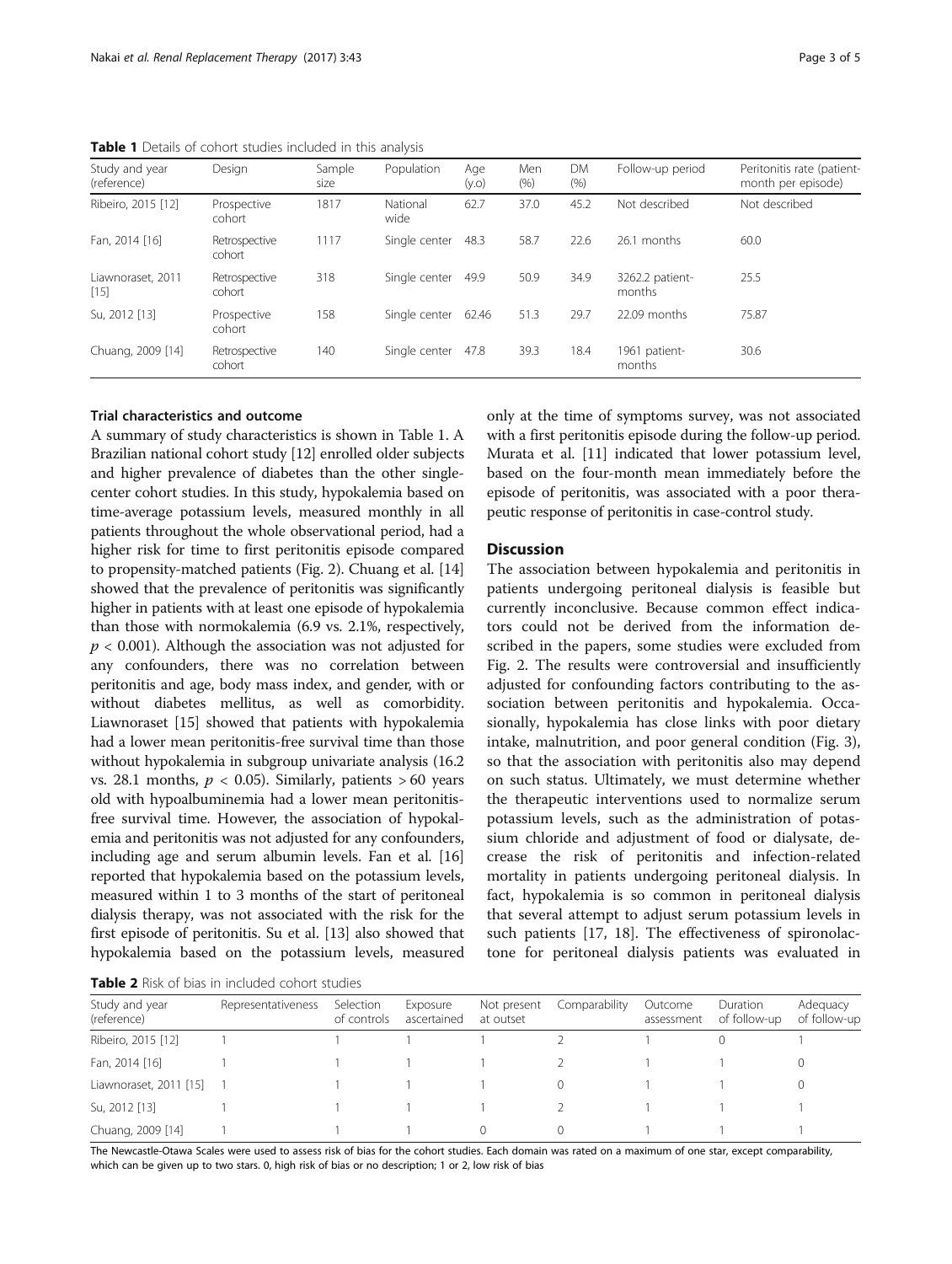<span id="page-3-0"></span>

several surveys [[17](#page-4-0), [19, 20](#page-4-0)]; however, serum potassium levels were not influenced by spironolactone in two studies [\[17](#page-4-0), [19](#page-4-0)]. Ito, et al. [\[20](#page-4-0)] showed that serum potassium levels were increased in patients with spironolactone, but the prevalence of hypokalemia and peritonitis were comparable between patients with and without spironolactone. Yi et al. [[21\]](#page-4-0) showed the effect of glucose-free icodextrin on the improvement of hypokalemia compared with conventional glucose-containing dialysate, possibly through an enhanced nutritional status and an intracellular potassium shift. Spital et al. [\[18](#page-4-0)] reported the effectiveness of acute potassium loading via the dialysate in peritoneal dialysis patients; however, the influence to peritonitis was not studied. The risk of potassium supplements should also be considered. For example, in patients with chronic heart failure, potassium

supplements could increase hospitalization because of worsening heart failure against all expectations [\[22\]](#page-4-0).

Several mechanisms can be speculated for hypokalemia to promote peritonitis in peritoneal dialysis (Fig. 3). At first, hypokalemia may induce gastrointestinal dysmotility [[23\]](#page-4-0) and intestinal bacterial overgrowth [\[24](#page-4-0)]. As a result, the translocation of bacteria from the intestine to peritoneal cavity may cause peritonitis. Moreover, potassium chloride supplementation decreased pain intensity and erythrocyte sediment rate in patients with rheumatoid arthritis [\[25](#page-4-0)] and may have the protective effect on inflammatory response [[26\]](#page-4-0).

# Conclusions

Our review could not find a consistent correlation between hypokalemia and peritonitis in patients with